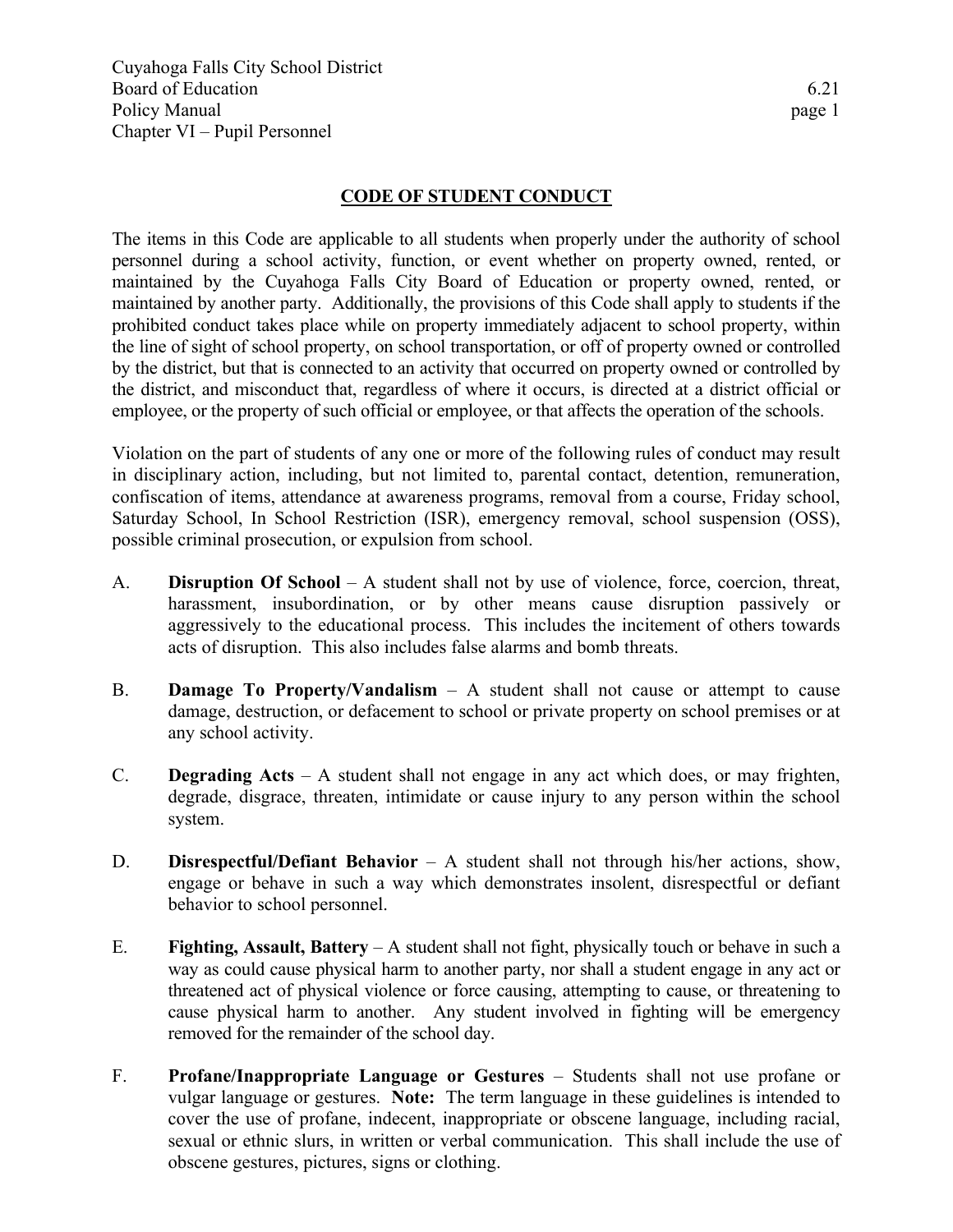- G. **Disobedience/Insubordination** A student shall not fail to comply with reasonable directions from teachers or other school personnel at any time while under the jurisdiction of the school. Examples of disobedience – insubordination are, but not limited to: refusal to identify oneself and/or to go to the office upon request; refusal to serve Friday School and refusal to serve In School Restriction.
- H. **Dangerous Weapons Or Instruments** A student shall not possess, handle, transmit, conceal, or threaten to use any object, which might be considered a dangerous weapon or instrument. Some examples are, but not limited to, fireworks, explosives, guns, knives, look-alike weapon, or chemical spray. This offense is a violation of O.R.C. §2923.122. A violation of this rule is considered a major offense and will result in student suspension/expulsion from school.
- I. **Arson/Attempted Arson** A student shall not burn or attempt to burn any property, whether public or private, within the grounds of the school system or while under the jurisdiction of school personnel.
- J. **Emergency Alarms and Equipment** A student shall not discharge or use emergency alarms or equipment without just cause. A student shall not give false alarm of fire, bomb or other hazard.
- K. **Theft/Possession of Stolen Items** A student shall not cause or attempt to take into possession the public property or equipment of the school district or the personal property of another student, teacher, visitor or employee of the school district.
- L. **Leaving School Without Permission/Truancy** A student upon arrival at school may not leave the school without parental notification, a pass from the office and administrative approval. A student will be considered truant if he/she misses a class, lunch or study hall without official permission.
- M. **Tobacco/Nicotine** A student shall not possess, use, transmit, conceal, smoke, smell of, or otherwise make use of tobacco or related products (including lighters or matches), any alternative nicotine product, including electronic, vapor, or other substitute forms of cigarettes, cigars, cigarillos, or pipes or any tobacco or nicotine cessation products.

**Note:** It is prohibited by Ohio law for a minor to use, consume, or possess cigarettes, other tobacco products, papers used to roll cigarettes, or alternative nicotine products. It is also now prohibited for a minor to assist, pay for or share in the cost of such products. Even though there are some exceptions to this new law, those exceptions would not apply to use or possession of these products at school or school activities.

N. **Forgery** – Students shall not give false statements, make false accusations, and/or interfere with staff investigations, shall not forge the writing of another or falsely use the name of another person or falsify times, dates, grades, signatures, addresses, or other data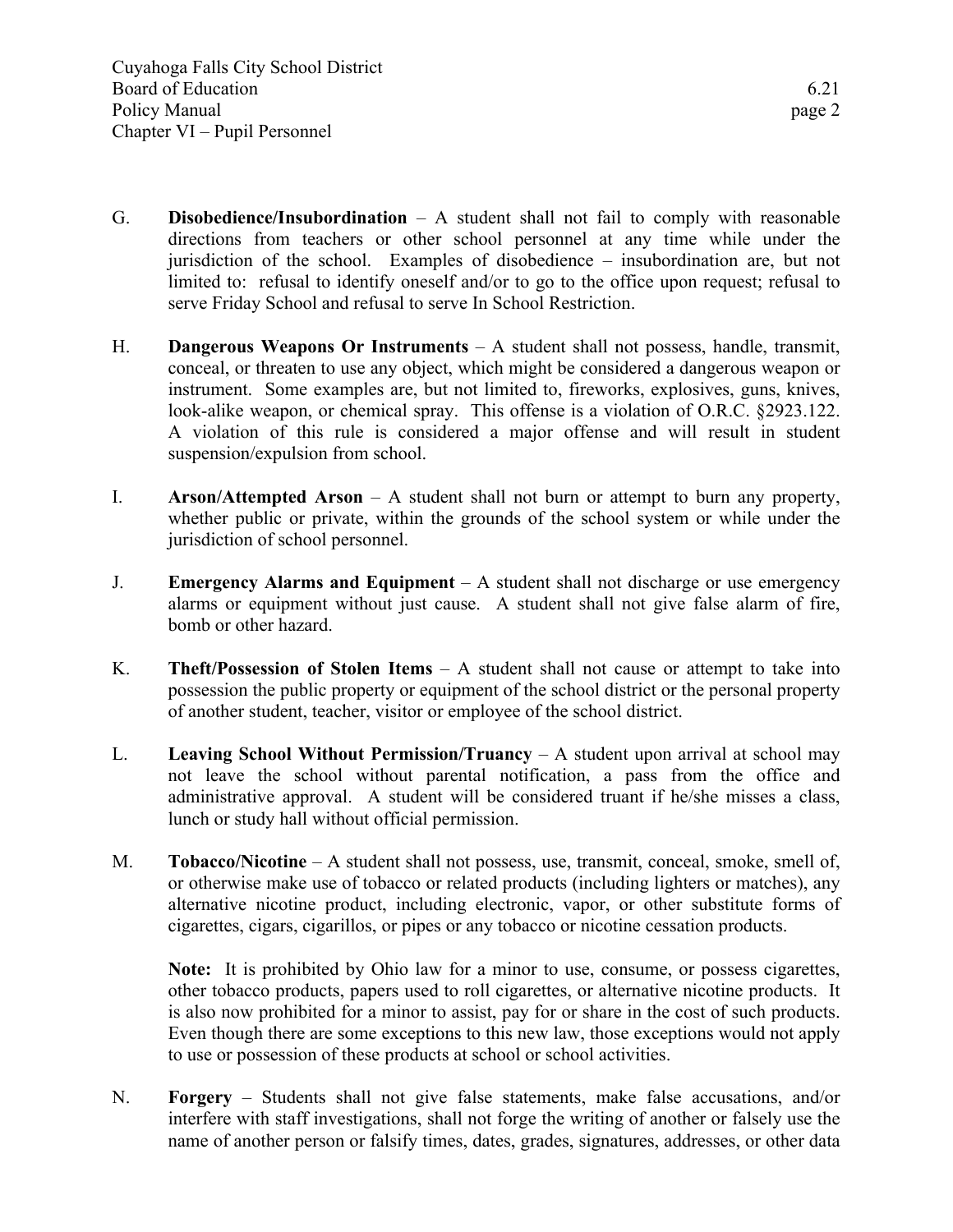on school forms or school related correspondence. Failure to comply could be due cause of suspension.

**Cheating** – Students shall not engage in any act of cheating, plagiarism or academic dishonesty. This includes any unauthorized use of instructional materials, fraudulent use of supplementary aids, or other intentional misrepresentation or deception.

- O. **Throwing Objects** Students shall not throw objects on school property. This includes snowballs or throwing of food/liquids in the cafeteria.
- P. **Public Display of Affection** Students should not engage in an overt display of affection or sexual act on school grounds that presents an embarrassing appearance to fellow students, staff and school guests.
- Q. **Alcohol, Drugs, Narcotics** A student shall not possess, use, transmit, sell, conceal or give evidence of having consumed any alcoholic beverages, dangerous drugs, narcotic or mind-altering substance, counterfeit or look-a-like controlled substance, or over-thecounter drugs on school grounds or at school sponsored activities. Possession by a student of any type of drug paraphernalia is also prohibited.
- R. **Tardiness** All students are expected to be on time for school and for each class. Students more than five (5) minutes late without a pass will receive a Friday School. Students habitually tardy will lose parking privileges, as well as other privileges at the high school such as attendance at extracurricular events.
- S. **Inappropriate Use of Technology** The use of computer technology and/or the Internet is a privilege and not a right. Inappropriate use includes, but is not limited to, vandalism to equipment, uploading or creating of computer viruses, harassment, sending of unwanted mail, wasting materials, initiating access to inappropriate material, and hacking.
- T. **Electronic Devices** Electronic devices are to be off and out of sight during the school day (7:45am – 2:40pm) unless used for instructional purposes and with teacher authorization and supervision.

The item will be confiscated in its entirety without putting a block onto the electronic device. A parent/guardian or designee that is listed on the EMA Form will be required to pick up the item. A proper identification and signature will also be required before the item is released.

U. **Harassment** – No student shall intimidate, insult, or in any manner abuse or harass, sexually or otherwise, another student, staff or other person. This prohibition of harassment also includes any act of intimidation or threat that causes mental or physical harm or discomfort to another student or staff. Any incident should be reported to a staff member or building administrator.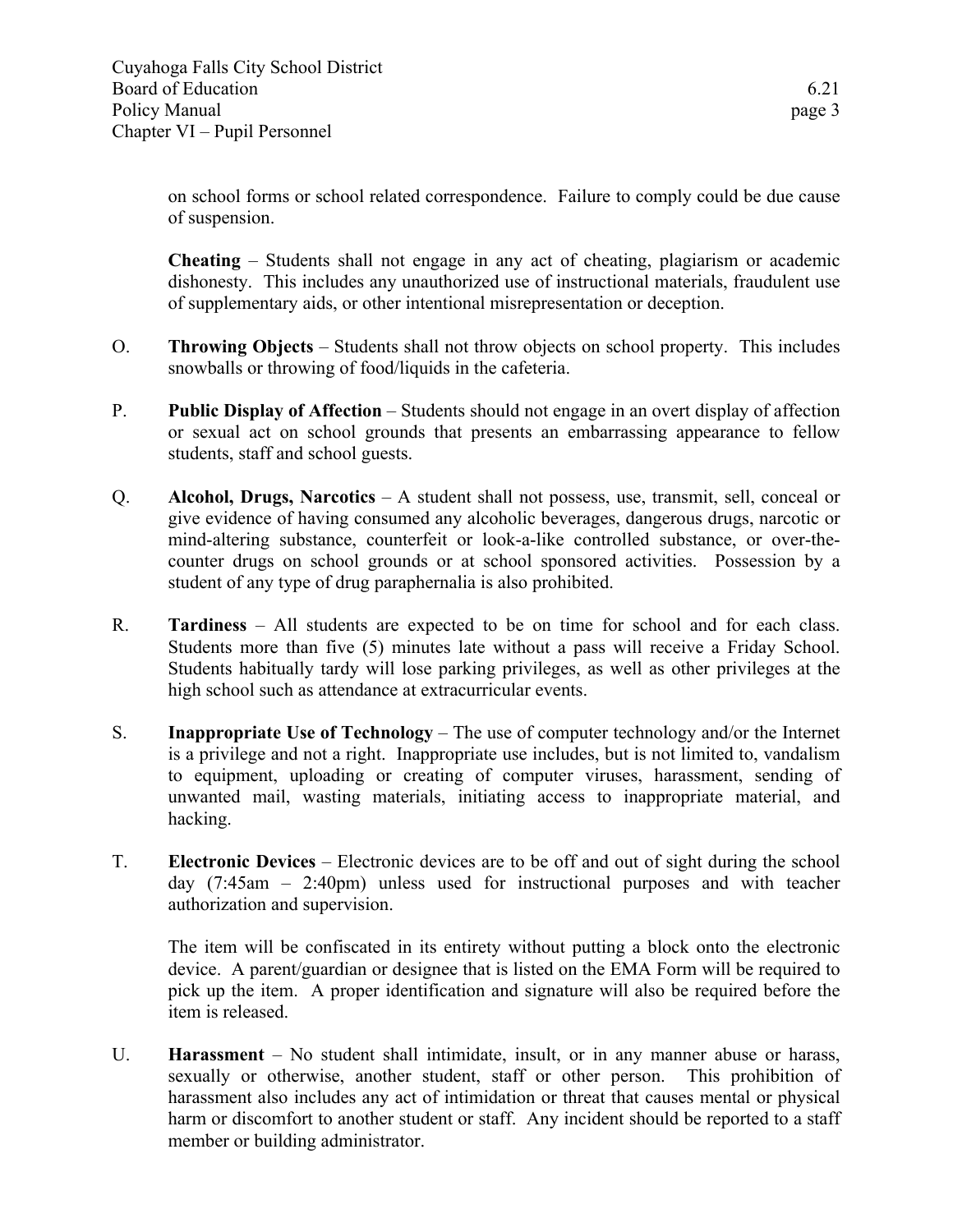- 1. Cyber Bullying or Telecommunications Harassment. The use of modern communication technologies to embarrass, humiliate, threaten, or harm a victim(s) is prohibited. Any oral, written, and/or electronic action or behavior towards any staff and/or student that is a declaration of intent to punish or hurt will not be tolerated and will be subject to disciplinary action.
- 2. Libel is a written or oral defamatory statement or representation that conveys an unjustly unfavorable impression; a statement or representation published without just cause and tending to expose another to public contempt.
- 3. Students and parents should be cautioned that creating fraudulent web pages (e.g.: My Space, Facebook, or other similar web sites) under another person's identity is considered a crime under the Ohio Revised Code. (Identify theft and fraud: O.R.C. §2913.29), (Libel: O.R.C. §2739). Consequences for this infraction may include disciplinary consequences as outlined in the student handbook as well as criminal and civil charges under Ohio law. Please be advised that identity theft is considered a felony in the State of Ohio.
- 4. Dating violence is considered a form of bullying and aggressive behavior. Dating violence is defined as a pattern of behavior where a person uses or threatens physical, sexual, verbal, or emotional abuse to control the person's dating partner.
- 5. Sexual harassment may include, but is not limited to:
	- Sexual flirtation, touching, advances, or propositions
	- Verbal or physical abuse of a sexual nature
	- Graphic or suggestive comments about an individual's dress or body
	- The use of sexually degrading words to describe an individual
	- Displaying sexually aggressive objects or photographs
	- Sexually explicit or obscene jokes
- V. **Inappropriate Dress or Appearance** All students are to dress in a manner that is consistent with the Student Dress Code. Students in violation of the Dress Code will be given the opportunity, with parent contact if necessary, to immediately remedy the inappropriate dress or will be assigned to the in-school restriction room for the rest of the school day. Those in continued violation of the dress code will be subject to disciplinary measures.
- W. **Multiple Code Violation** A student who accumulates 10 or more days of suspensions in the course of the school year may be recommended for expulsion from school. Serious